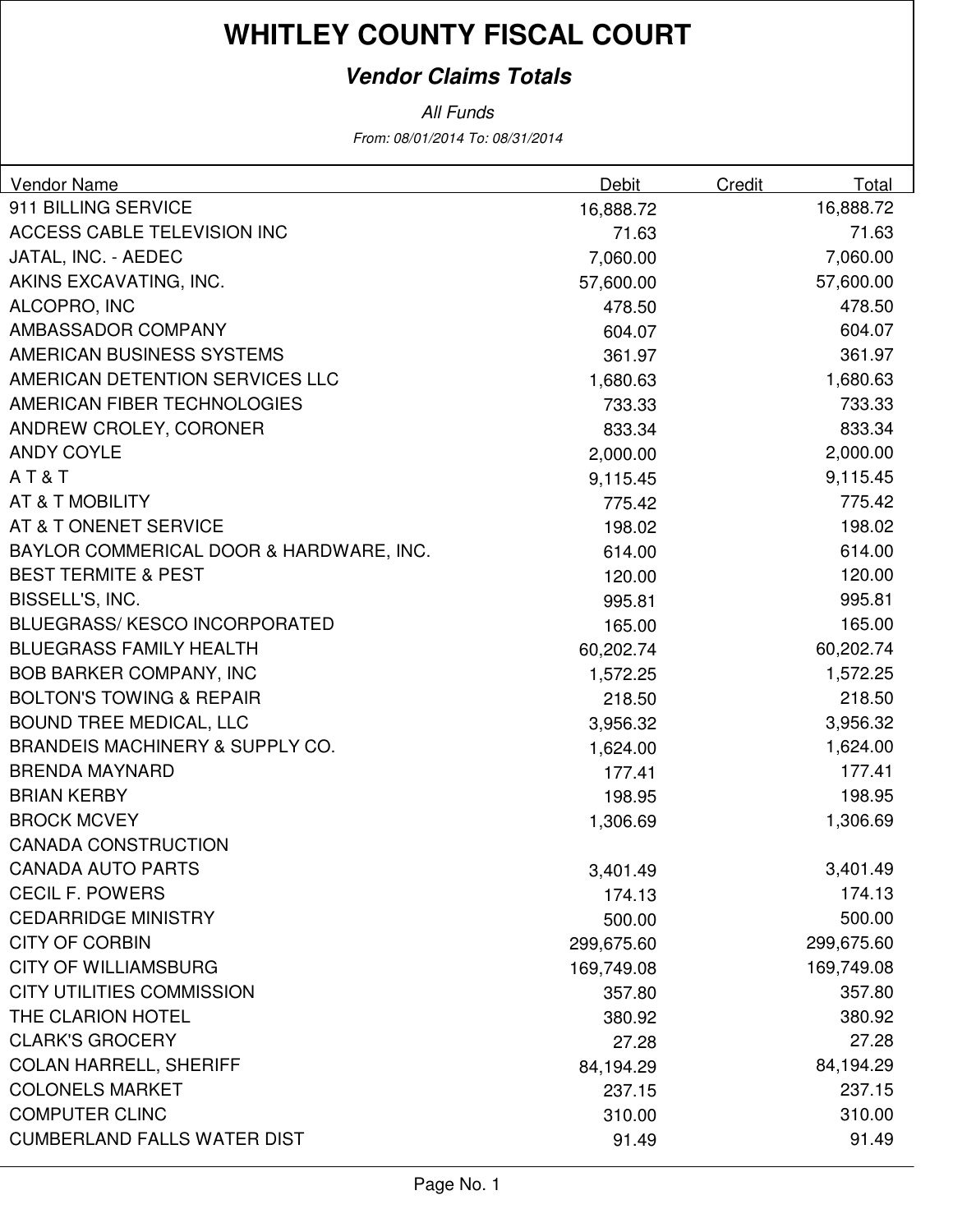### **Vendor Claims Totals**

All Funds

From: 08/01/2014 To: 08/31/2014

| <b>Vendor Name</b>                       | Debit     | Credit | Total     |
|------------------------------------------|-----------|--------|-----------|
| CUMBERLAND VALLEY ELECTRIC, INC.         | 1,296.60  |        | 1,296.60  |
| <b>DAIRY QUEEN GRILL &amp; CHILL</b>     | 283.58    |        | 283.58    |
| <b>DAV</b>                               | 905.80    |        | 905.80    |
| <b>DAVID OWENS</b>                       | 256.51    |        | 256.51    |
| D C ELEVATOR COMPANY, INC.               | 550.00    |        | 550.00    |
| DELTA DENTAL OF KENTUCKY                 | 1,581.25  |        | 1,581.25  |
| DELTA NATURAL GAS CO., INC.              | 1,760.22  |        | 1,760.22  |
| <b>DISH NETWORK</b>                      | 406.00    |        | 406.00    |
| ECSI, LLC                                | 3,034.89  |        | 3,034.89  |
| <b>EDWARD LANHAM</b>                     | 2,000.00  |        | 2,000.00  |
| <b>ELLIS SANITATION</b>                  | 3,689.00  |        | 3,689.00  |
| ELLISON'S SANITARY SUPPLY CO., INC.      | 946.60    |        | 946.60    |
| EMCON HOME GUARD, INC.                   | 1,780.00  |        | 1,780.00  |
| <b>EMERGENCY MEDICAL PRODUCTS, INC</b>   | 752.32    |        | 752.32    |
| <b>EMLYN BAPTIST CHURCH</b>              | 500.00    |        | 500.00    |
| <b>EZ COUNTRY</b>                        | 425.00    |        | 425.00    |
| <b>FALLS FORD</b>                        | 1,956.21  |        | 1,956.21  |
| <b>FLEETONE</b>                          | 12,391.70 |        | 12,391.70 |
| FROST, BROWN, TODD, LLC                  | 4,483.50  |        | 4,483.50  |
| G & C SUPPLY CO. INC.                    | 813.03    |        | 813.03    |
| G & E DRIVE-IN                           | 195.00    |        | 195.00    |
| G & S TIRE INC.                          | 711.84    |        | 711.84    |
| <b>HARDEE'S</b>                          | 68.28     |        | 68.28     |
| <b>HELTACO, LLC - ORKIN</b>              | 700.00    |        | 700.00    |
| HINKLE CONTRACTING COMPANY LLC           | 17,984.41 |        | 17,984.41 |
| <b>HOLSTON GASES</b>                     | 2,632.30  |        | 2,632.30  |
| HOLT EQUIPMENT, CO.                      | 120.00    |        | 120.00    |
| <b>HUDSON MATERIALS</b>                  | 53,637.26 |        | 53,637.26 |
| HUMANA HEALTH PLAN INC                   | 273.50    |        | 273.50    |
| <b>HOMETOWN IGA #57</b>                  | 706.79    |        | 706.79    |
| <b>INFORMATION CAPTURE SOLUTIONS LLC</b> | 500.00    |        | 500.00    |
| <b>INTERSTATE CONSTRUCTION PRODUCTS</b>  | 420.00    |        | 420.00    |
| JEFFREY L. GRAY                          | 300.69    |        | 300.69    |
| <b>JENNIFER BRENNENSTHUL</b>             | 35.22     |        | 35.22     |
| <b>JOHN MOSES</b>                        | 2,800.00  |        | 2,800.00  |
| <b>JONES MARKET GROCERY</b>              | 14.69     |        | 14.69     |
| K A C O ALL LINES FUND                   | 52,900.20 |        | 52,900.20 |
| KACO WORKERS COMPENSATION FUND           | 37,153.50 |        | 37,153.50 |
| <b>KELLWELL FOOD MANAGEMENT</b>          | 25,590.12 |        | 25,590.12 |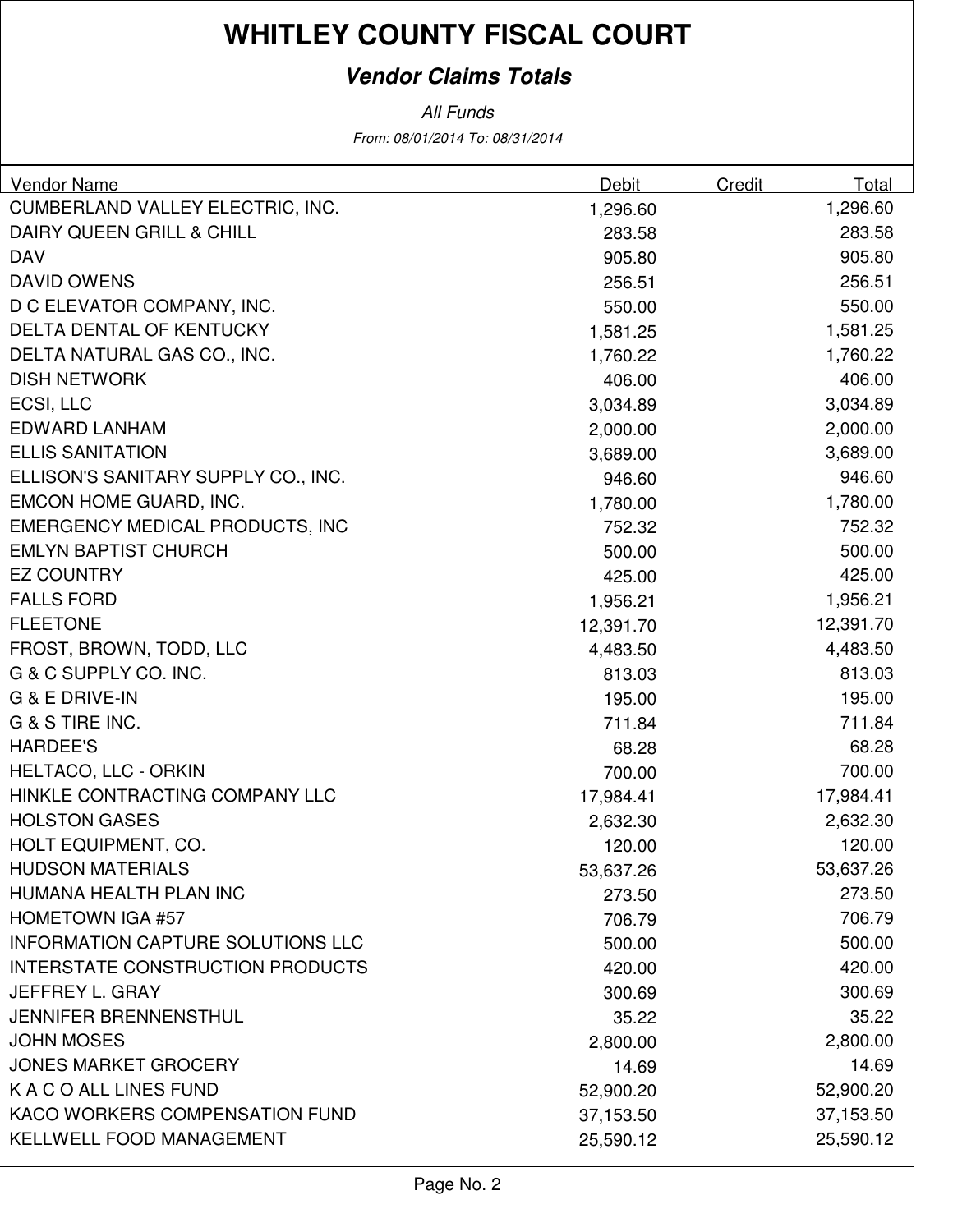### **Vendor Claims Totals**

From: 08/01/2014 To: 08/31/2014 All Funds

| Vendor Name                           | Debit     | Credit | Total     |
|---------------------------------------|-----------|--------|-----------|
| KEN MOBLEY, JAILER                    | 1,149.60  |        | 1,149.60  |
| <b>KEN TEN ADVERTISING</b>            | 2,117.72  |        | 2,117.72  |
| KU                                    | 15,496.53 |        | 15,496.53 |
| <b>KENWAY DISTRIBUTORS</b>            | 238.98    |        | 238.98    |
| <b>KIM MEDLEY</b>                     | 120.91    |        | 120.91    |
| KNOX COUNTY UTILITIES COMMISSION      | 115.44    |        | 115.44    |
| KNOX-WHITLEY HUMANE ASSOCIATION, INC, | 7,500.00  |        | 7,500.00  |
| KY. EMERGENCY MANAGEMENT ASSOC        | 50.00     |        | 50.00     |
| KY LOCAL ISSSUES CONFERENCE           | 350.00    |        | 350.00    |
| <b>KY SPRING WATER</b>                | 91.40     |        | 91.40     |
| <b>KENTUCKY STATE TREASURER</b>       | 5,864.20  |        | 5,864.20  |
| LAKE BARKLEY ST. PARK                 | 278.20    |        | 278.20    |
| <b>LEANELL FOLEY</b>                  | 57.51     |        | 57.51     |
| <b>LIDA J. POWERS</b>                 | 656.58    |        | 656.58    |
| <b>LONDON RADIO SERVICE</b>           | 835.22    |        | 835.22    |
| <b>LYKINS OIL COMPANY</b>             | 24,032.42 |        | 24,032.42 |
| <b>LYTTLE'S TELEPHONE</b>             | 410.00    |        | 410.00    |
| MID-SPRINGS COMMUNITY ACTION PARK     | 500.00    |        | 500.00    |
| <b>NAME TAGS OF KY</b>                | 905.12    |        | 905.12    |
| <b>NEWS JOURNAL</b>                   | 216.00    |        | 216.00    |
| NI GOVERNMENT SERVICES, INC.          | 78.91     |        | 78.91     |
| NORVEX SUPPLY                         | 2,742.36  |        | 2,742.36  |
| PATTERSON CREEK VFD                   | 200.00    |        | 200.00    |
| PATTON CHESTNUT BINDER, INC.          | 5,000.00  |        | 5,000.00  |
| PLEASANT HILL CHURCH OF GOD           | 500.00    |        | 500.00    |
| POFF CARTING SERVICE                  | 8,134.84  |        | 8,134.84  |
| PREFERRED LAB SERVICE                 | 1,150.00  |        | 1,150.00  |
| PREWITT FARM SUPPLY                   | 891.78    |        | 891.78    |
| PRINT SOURCE CONSULTING               | 165.00    |        | 165.00    |
| <b>QUALITY CARE AUTO SERVICE</b>      | 9,132.30  |        | 9,132.30  |
| <b>QUILL CORPORATION</b>              | 1,320.32  |        | 1,320.32  |
| <b>RADIO SHACK</b>                    | 92.97     |        | 92.97     |
| <b>ROBBIE BROWN</b>                   | 22.02     |        | 22.02     |
| <b>WHITLEY COUNTY PVA</b>             | 12,600.00 |        | 12,600.00 |
| RON SHUPE CONSTRUCTION                | 2,200.00  |        | 2,200.00  |
| <b>ROY SILER</b>                      | 29.83     |        | 29.83     |
| S. E. EMERGENCY PHYSICIANS            | 306.25    |        | 306.25    |
| <b>SGT JOES</b>                       | 1,947.00  |        | 1,947.00  |
| SOUTHEASTERN EMERGENCY EQUIP.         | 2,753.02  |        | 2,753.02  |